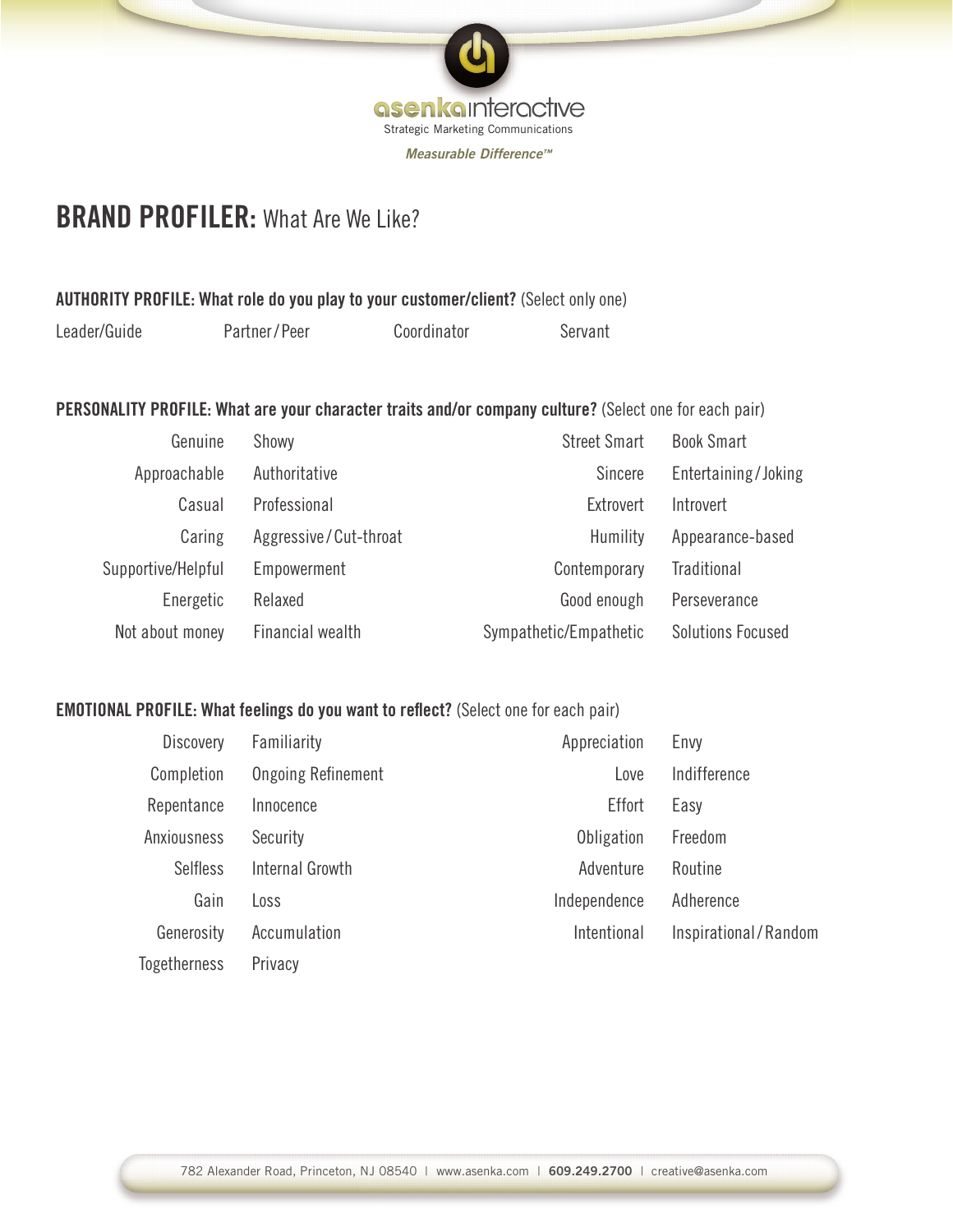

# **BRAND PROFILER:** What Are We Like?

### AUTHORITY PROFILE: What role do you play to your customer/client? (Select top three, highlight #1)

| Integrity                                                       | Respect                            | Sacrifice/Serving others |  |
|-----------------------------------------------------------------|------------------------------------|--------------------------|--|
| Acceptance/Non-judgmental                                       | Wealth                             | <b>Success</b>           |  |
| Reliability/Commitment                                          | Health                             | Loyalty                  |  |
| Trustworthy                                                     | <b>Status</b>                      | Honesty/Truth            |  |
| Stability                                                       | Tradition                          |                          |  |
| Faith                                                           | <b>Community/Society Conscious</b> |                          |  |
| Openness/Transparency                                           | Enviromentally minded              |                          |  |
| What are your top professional attributes? (Select top three)   |                                    |                          |  |
| Accuracy                                                        | Flexible/Adaptive                  | Safety                   |  |
| <b>Cleanliness</b>                                              | Results-oriented                   | Creative/Innovative      |  |
| Structure                                                       | Utilitarian                        | Practical                |  |
| Hands-on                                                        | <b>Timeliness</b>                  |                          |  |
| Decisive                                                        | Regularity                         |                          |  |
| Efficiency                                                      | Responsiveness                     |                          |  |
| Product/service focus (Select one or two)                       |                                    |                          |  |
| Quality                                                         | Speed                              | Affordability            |  |
| FUNCTIONAL PROFILE: Describe services/products - What do we do? |                                    |                          |  |
| Unique Selling Proposition - What makes us special?             |                                    |                          |  |

Benefits – Why use us?

Company Mission – What do we want to achieve?